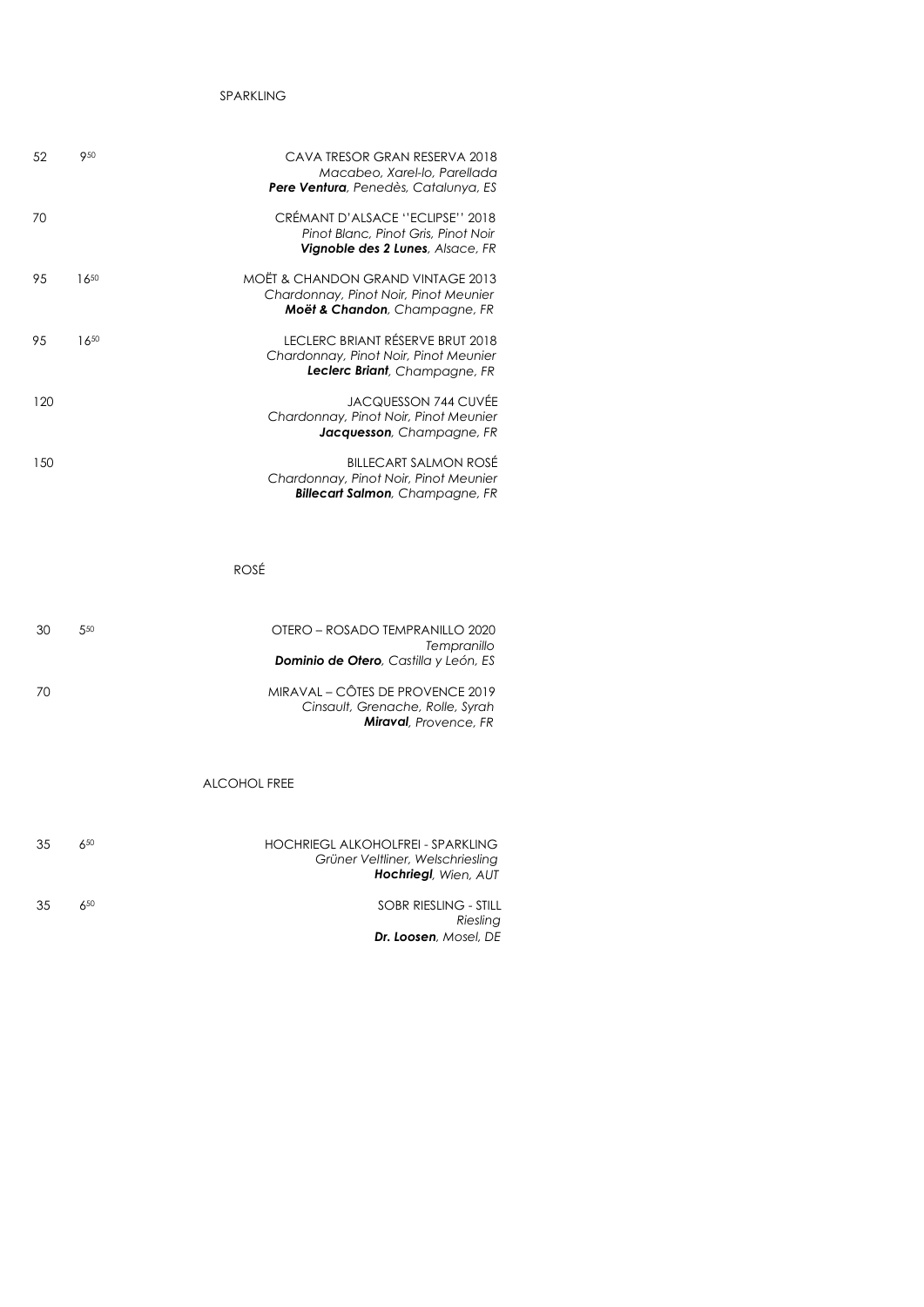WHITE

| 32  | 550 | <b>VERGEL BLANCO 2020</b><br>Airén, Sauvignon Blanc<br>La Bodega de Pinoso, Valencia, ES                 |
|-----|-----|----------------------------------------------------------------------------------------------------------|
| 37  | 7   | PLANALTO DOURO BRANCO 2020<br>Arinto, Gouveia, Codego, Nero d'Avola<br>Casa Ferreirinha, Douro, PT       |
| 37  | 7   | <b>SCARBOLO PINOT GRIGIO 2020</b><br>Pinot Grigio<br>Scarbolo, Friuli, IT                                |
| 40  | 750 | <b>RED STONE RIESLING 2020</b><br>Riesling<br><b>Gunderloch</b> , Rheinhessen, DE                        |
| 47  |     | LES YEUSES 2020<br>Viognier<br><b>Domaine Les Yeuses</b> , Pays d'Oc, FR                                 |
| 50  |     | VOUVRAY DEMI-SEC "LES COUDRAIES" 2019                                                                    |
|     |     | <b>Chenin Blanc</b><br><b>Domaine D'Orfeuilles</b> , Vouvray, FR                                         |
| 52  |     | DOCG 'OFFIDA' PECORINO ''VILLA ANGELA'' 2020<br>Pecorino                                                 |
|     |     | <b>Velenosi Vini</b> , Le Marche, IT                                                                     |
| 55  |     | O ROSAL BLANCO 2020<br>Albariño, Loureira, Caiño Blanco<br><b>Bodegas Terras Gauda</b> , Rias Baixas, ES |
| 60  |     | SATTLERHOF 2019<br>Sauvignon Blanc<br>Sattlerhof, Gamlitz, AUT                                           |
| 69  |     | LIETI CONVERSARI 2018<br>Manzoni Bianco<br>Pratello, Lombardia, IT                                       |
| 72  |     | <b>ENATE - FERMENTADO EN BARRICA 2019</b><br>Chardonnay<br><b>Enate</b> , Somontano, ES                  |
| 82  |     | SAVENNIÈRES 'CLOS DU PAPILLON' 2016<br>Chenin Blanc                                                      |
|     |     | <b>Domaine des Baumard</b> , Loire, FR                                                                   |
| 95  |     | SMARAGD 'LIEBENBERG' 2015<br>Grüner Veltliner<br><b>F.X. Pichler</b> , Wachau, AUT                       |
| 100 |     | LE DOS D'CHAT-ARBOIS BLANC 2018<br>Chardonnay<br><b>Fabrice Dodane</b> , Jura, FR                        |
| 110 |     | CHABLIS 1ER CRU MONT DE MILIEU 2019                                                                      |
|     |     | Chardonnay<br><b>Domaine Jean Goulley</b> , Bourgogne, FR                                                |
| 120 |     | CONDRIEU "LES CORBONNES" 2018                                                                            |
|     |     | Viognier<br>Vignoble De Boisseyt, Rhône, FR                                                              |
| 150 |     | CHASSAGNE-MONTRACHET 1ER CRU 2018<br>Chardonnay                                                          |
|     |     | <b>Domaine Xavier Monnot</b> , Bourgogne, FR                                                             |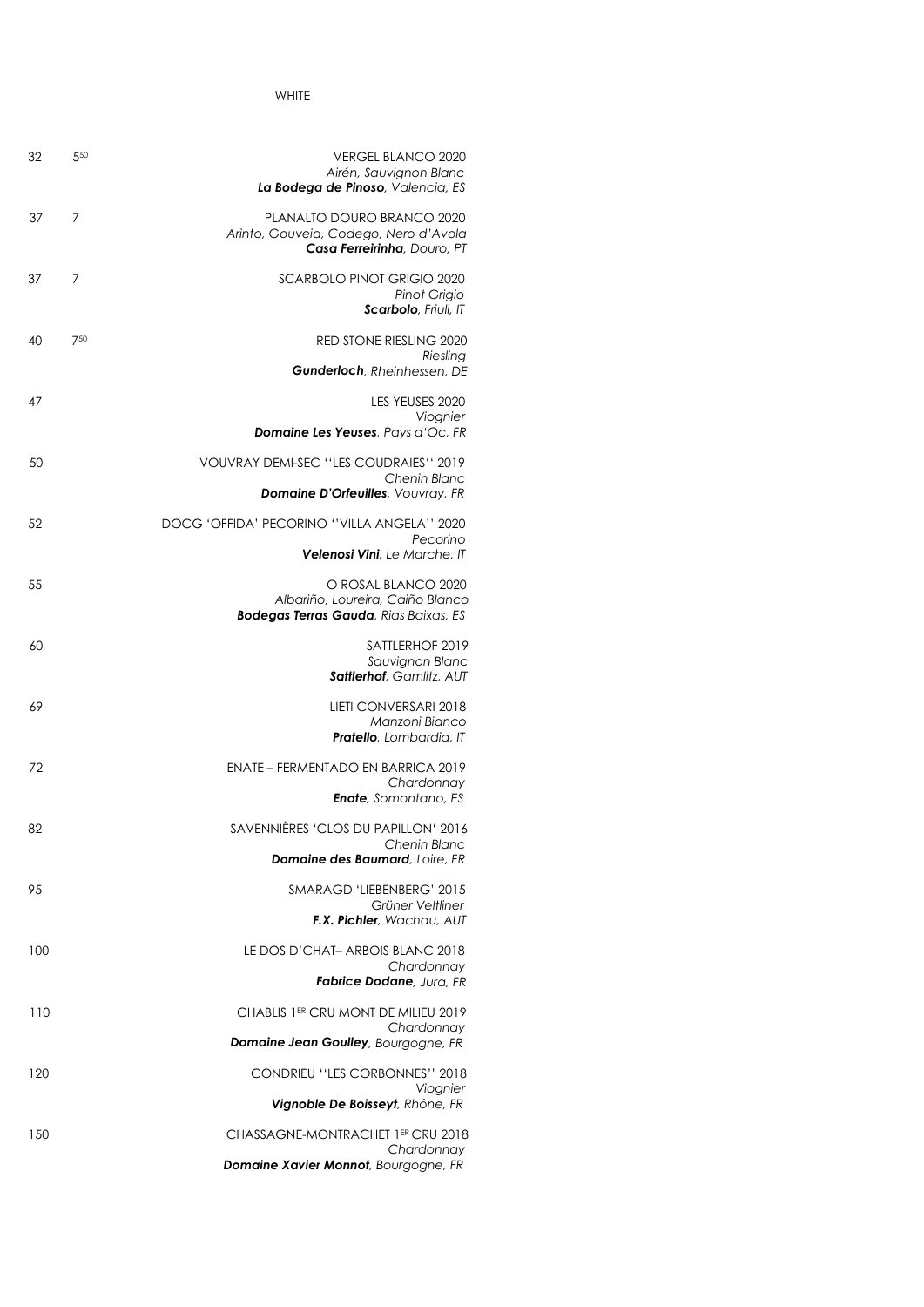RED

| 32  | 550 | <b>VIEJO MARCHANTE 2020</b>                                                     |  |
|-----|-----|---------------------------------------------------------------------------------|--|
|     |     | Garnacha Tinta                                                                  |  |
|     |     | <b>Bodegas López Navarro, Valdepeñas, ES</b>                                    |  |
| 35  | 650 | SKAAPVELD SYRAH 2019                                                            |  |
|     |     | Syrah, Cinsault, Grenache, Mourvèdre                                            |  |
|     |     | M.A.N Family Wines, Stellenbosch, ZA                                            |  |
| 42  | 7   | SUSUMANIELLO 2019                                                               |  |
|     |     | Susumaniello                                                                    |  |
|     |     | Podere don Cataldo, Puglia, IT                                                  |  |
| 47  | 850 | "PIES NEGROS" 2018                                                              |  |
|     |     | Tempranillo, Graciano                                                           |  |
|     |     | <b>Bodegas Artuke</b> , La Rioja, ES                                            |  |
| 52  |     | MARTINUS KÉKFRANKOS 2019                                                        |  |
|     |     | Kékfrankos                                                                      |  |
|     |     | <b>Gilvesy</b> , Mount Saint Georges, HU                                        |  |
| 54  |     | DOCG 'NIZZA' SUPERIORE 2017                                                     |  |
|     |     | Barbera d'Asti<br><b>Dezzani</b> , Piemonte, IT                                 |  |
|     |     |                                                                                 |  |
| 65  |     | LANGHE PERBACCO 2018                                                            |  |
|     |     | Nebbiolo<br><b>Vietti</b> , Piemonte, IT                                        |  |
|     |     |                                                                                 |  |
| 70  |     | TRINCH! BOURGUEIL 2017                                                          |  |
|     |     | Cabernet Franc<br>Catherine&Pierre Breton, Loire, FR                            |  |
|     |     |                                                                                 |  |
| 75  |     | UMATHUM 'HAIDEBODEN' 2017                                                       |  |
|     |     | Zweigelt, Blaufränkisch, Cabernet Sauvignon<br><b>Umathum</b> , Burgenland, AUT |  |
|     |     |                                                                                 |  |
| 78  |     | ALTOS DE LOSADA EL CEPÓN 2017<br>Mencia                                         |  |
|     |     | Losada Viños de Finca, Bierzo, ES                                               |  |
|     |     |                                                                                 |  |
| 85  |     | VIÑA ARDANZA RESERVA 2015<br>Tempranillo, Garnacha                              |  |
|     |     | La Rioja Alta, La Rioja, ES                                                     |  |
|     |     |                                                                                 |  |
| 90  |     | NERO PER SEMPRE 2018<br>Rebo                                                    |  |
|     |     | <b>Pratello</b> , Lombardia, IT                                                 |  |
| 120 |     | CHÂTEAUNEUF-DU-PAPE "TERRES BLANCHES" 2018                                      |  |
|     |     | Syrah, Cinsault, Grenache, Mourvèdre                                            |  |
|     |     | Château de Manissy, Rhône, FR                                                   |  |
| 130 |     | <b>MAJUELOS DE CALLEJO 2018</b>                                                 |  |
|     |     | Tinto Fino                                                                      |  |
|     |     | <b>Bodegas Félix Callejo</b> , Ribera del Duero, ES                             |  |
| 140 |     | AMARONE DELLA VALPOLICELLA 2015                                                 |  |
|     |     | Corvina, Rondinella, Croatina                                                   |  |
|     |     | Pieropan, Veneto, IT                                                            |  |
| 150 |     | POMMARD CLOS BLANC 1ER CRU 2017                                                 |  |
|     |     | Pinot Noir                                                                      |  |
|     |     | <b>Albert Grivault</b> , Bourgogne, FR                                          |  |
| 160 |     | <b>BOURGUEIL "LES PERRIERES" 2002</b>                                           |  |
|     |     | Cabernet Franc                                                                  |  |
|     |     | <b>Catherine&amp;Pierre Breton, Loire, FR</b>                                   |  |
| 180 |     | BEESLAAR 2018                                                                   |  |
|     |     | Pinotage                                                                        |  |
|     |     | <b>Beeslaar</b> , Stellenbosch, ZA                                              |  |